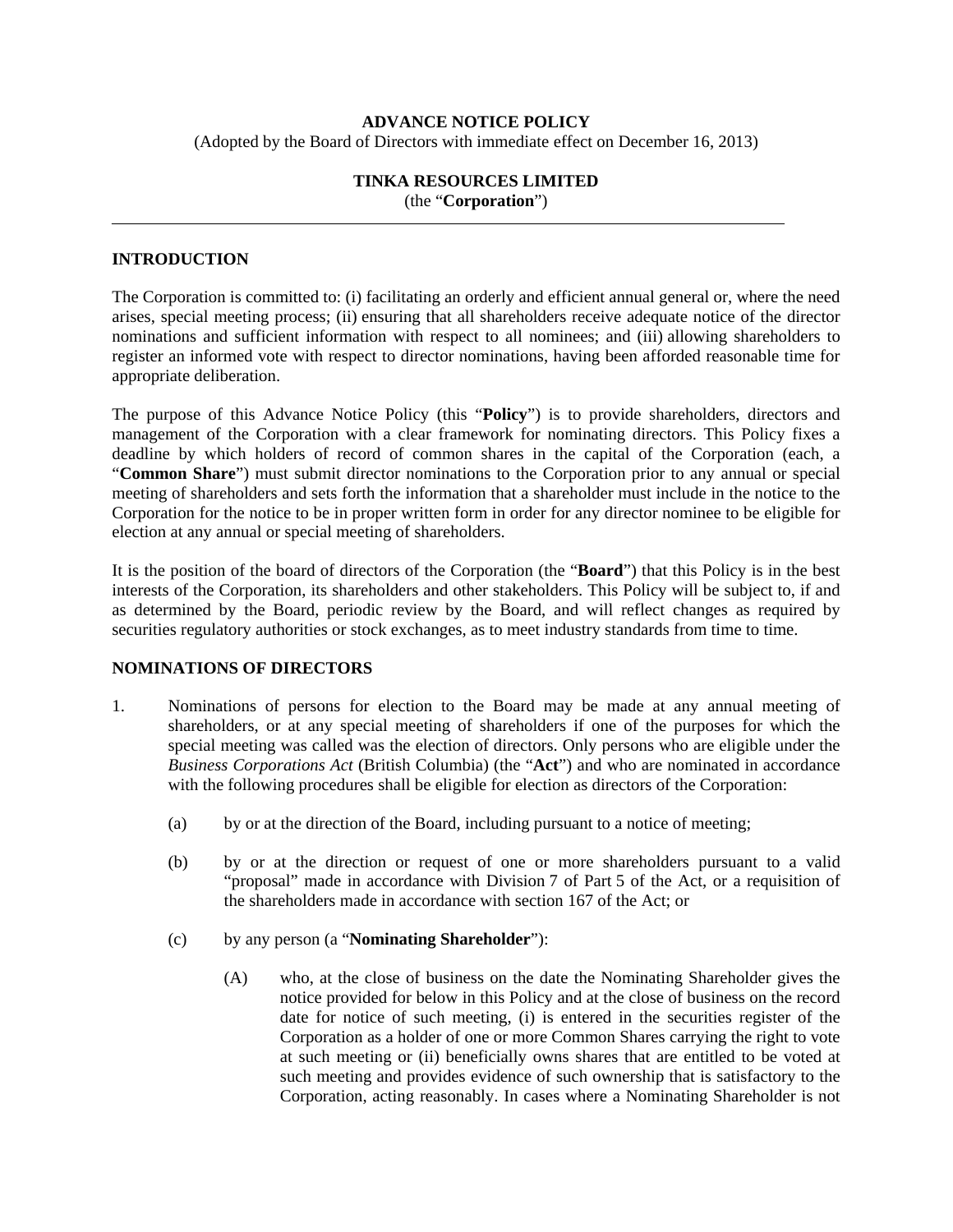an individual, the notice set forth in paragraph 4 below must be signed by an authorized representative, being a duly authorized director, officer, manager, trustee or partner of such entity who provides such evidence of such authorization that is satisfactory to the Corporation, acting reasonably; and

- (B) who complies with the notice procedures set forth below in this Policy.
- 2. In addition to any other requirements under applicable laws, for a nomination to be made by a Nominating Shareholder, the Nominating Shareholder must have given notice thereof that is both timely (in accordance with paragraph 3 below) and in proper written form (in accordance with paragraph 4 below) to the President and Chief Executive Officer ("CEO") of the Corporation at: Tinka Resources Limited, Suite 1305 – 1090 West Georgia Street, Vancouver, BC V6E 3V7.
- 3. To be timely, a Nominating Shareholder's notice to the President and CEO of the Corporation must be made:
	- (a) in the case of an annual meeting of shareholders, not less than 55 days prior to the date of the annual meeting of shareholders; provided, however, that in the event that the annual meeting of shareholders is to be held on a date that is less than 65 days after the date (the "**Notice Date**") on which the first public announcement (as defined below) of the date of the annual meeting was made, notice by the Nominating Shareholder may be made not later than the close of business on the 10th day following the Notice Date; and
	- (b) in the case of a special meeting (which is not also an annual meeting) of shareholders called for the purpose of electing directors (whether or not called for other purposes), not later than the close of business on the 15th day following the day on which the first public announcement of the date of the special meeting of shareholders was made.

The time periods for the giving of a Nominating Shareholder's notice set forth above shall in all cases be determined based on the original date of the applicable annual meeting or special meeting of shareholders, and in no event shall any adjournment or postponement of a meeting of shareholders, or the reconvening of any adjourned or postponed meeting of shareholders, or the announcement thereof commence a new time period for the giving of such notice.

- 4. To be in proper written form, a Nominating Shareholder's notice to the President and CEO of the Corporation must set forth:
	- (a) as to each person whom the Nominating Shareholder proposes to nominate for election as a director:
		- (A) the name, age, business address and residential address of the person;
		- (B) the present principal occupation or employment of the person and the principal occupation or employment history within the five years preceding the effective date of the notice;
		- (C) the citizenship of such person;
		- (D) the number of Common Shares of the Corporation which are directly or indirectly controlled or directed or which are owned beneficially or of record by the person as of the record date for the meeting of shareholders (if such date shall then have been made publicly available and shall have occurred) and also as of the date of such notice;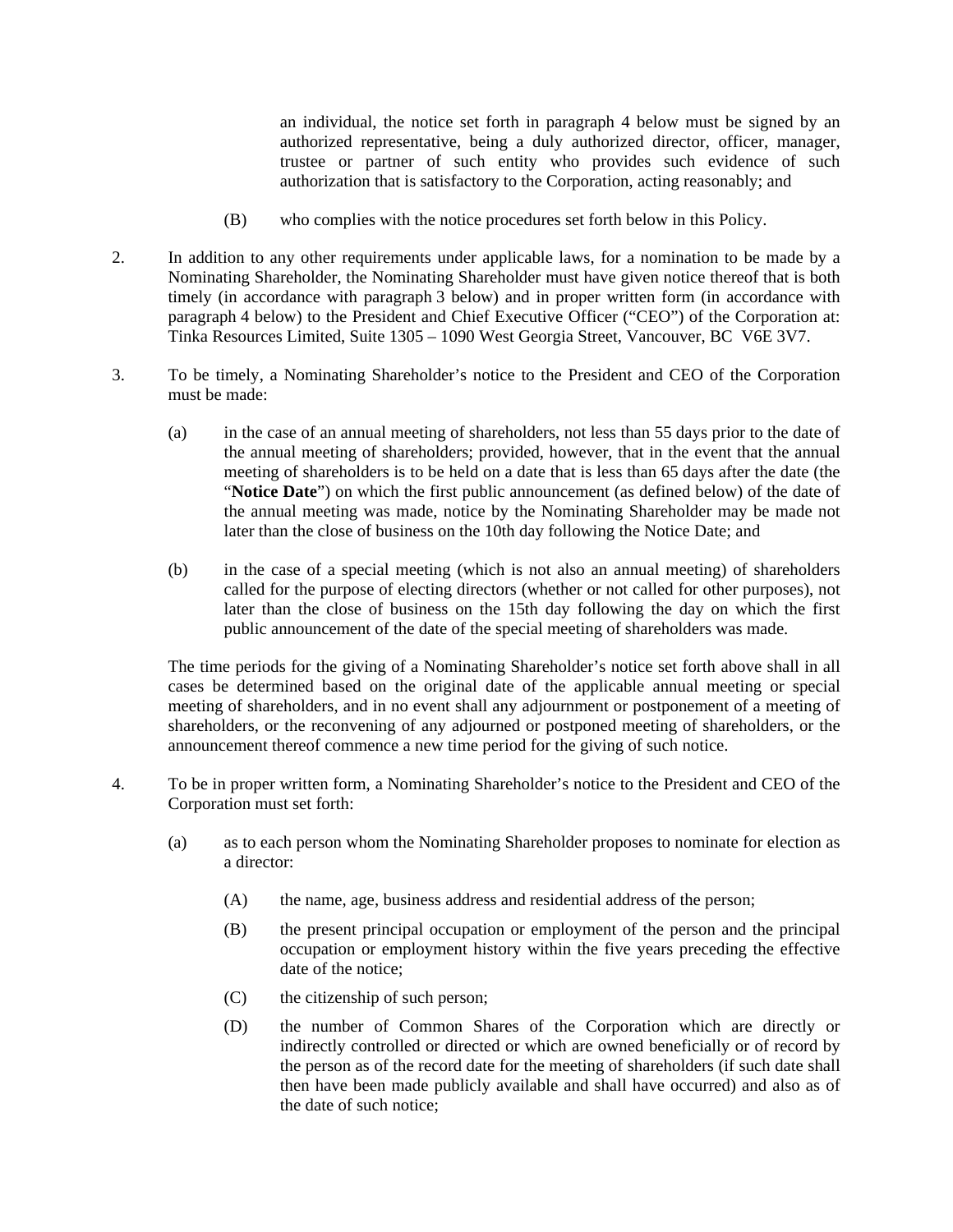- (E) the amount and material terms of any other securities, including any options, warrants or convertible securities, in the capital of the Corporation which are directly or indirectly controlled or directed or which are owned beneficially or of record by the person as of the record date for the meeting of shareholders (if such date shall then have been made publicly available and shall have occurred) and also as of the date of such notice;
- (F) a personal information form in the form prescribed by the TSX Venture Exchange, or any other forms required by any applicable stock exchange on which the shares of the Corporation trade;
- (G) confirmation that such person is not prohibited or disqualified from acting as a director under Applicable Securities Laws (as defined below), the Act or any other legislation; and
- (H) any other information relating to the person that would be required to be disclosed in a dissident's proxy circular in connection with solicitations of proxies for election of directors pursuant to the Act and Applicable Securities Laws; and
- (b) as to the Nominating Shareholder giving the notice, full particulars regarding any proxy, contract, agreement, arrangement or understanding pursuant to which such Nominating Shareholder has a right to vote or direct the voting of any shares of the Corporation and any other information relating to such Nominating Shareholder that would be required to be made in a dissident's proxy circular in connection with solicitations of proxies for election of directors pursuant to the Act and Applicable Securities Laws.

The Corporation may require any proposed nominee to furnish such other information as may reasonably be required by the Corporation to determine the eligibility of such proposed nominee to serve as an independent director of the Corporation or that could be material to a reasonable shareholder's understanding of the independence, or lack thereof, of such proposed nominee.

- 5. No person shall be eligible for election as a director of the Corporation unless nominated in accordance with the provisions of this Policy; provided, however, that nothing in this Policy shall be deemed to preclude discussion by a shareholder (as distinct from the nomination of directors) at a meeting of shareholders of any matter that is properly before such meeting pursuant to the provisions of the Act or the discretion of the Chairman of the meeting. The Chairman of the meeting shall have the power and duty to determine whether a nomination was made in accordance with the procedures set forth in the foregoing provisions and, if any proposed nomination is not in compliance with such foregoing provisions, to declare that such defective nomination shall be disregarded.
- 6. For the purposes of this Policy:
	- (a) "**Applicable Securities Laws**" means the applicable securities legislation of each relevant province and territory of Canada, as amended from time to time, the rules, regulations and forms made or promulgated under any such statute and the published national instruments, multilateral instruments, policies, bulletins and notices of the securities commission and similar regulatory authority of each province and territory of Canada;
	- (b) "**Business Day**" shall mean any day, other than Saturday, Sunday or any statutory holiday in the City of Vancouver, British Columbia; and